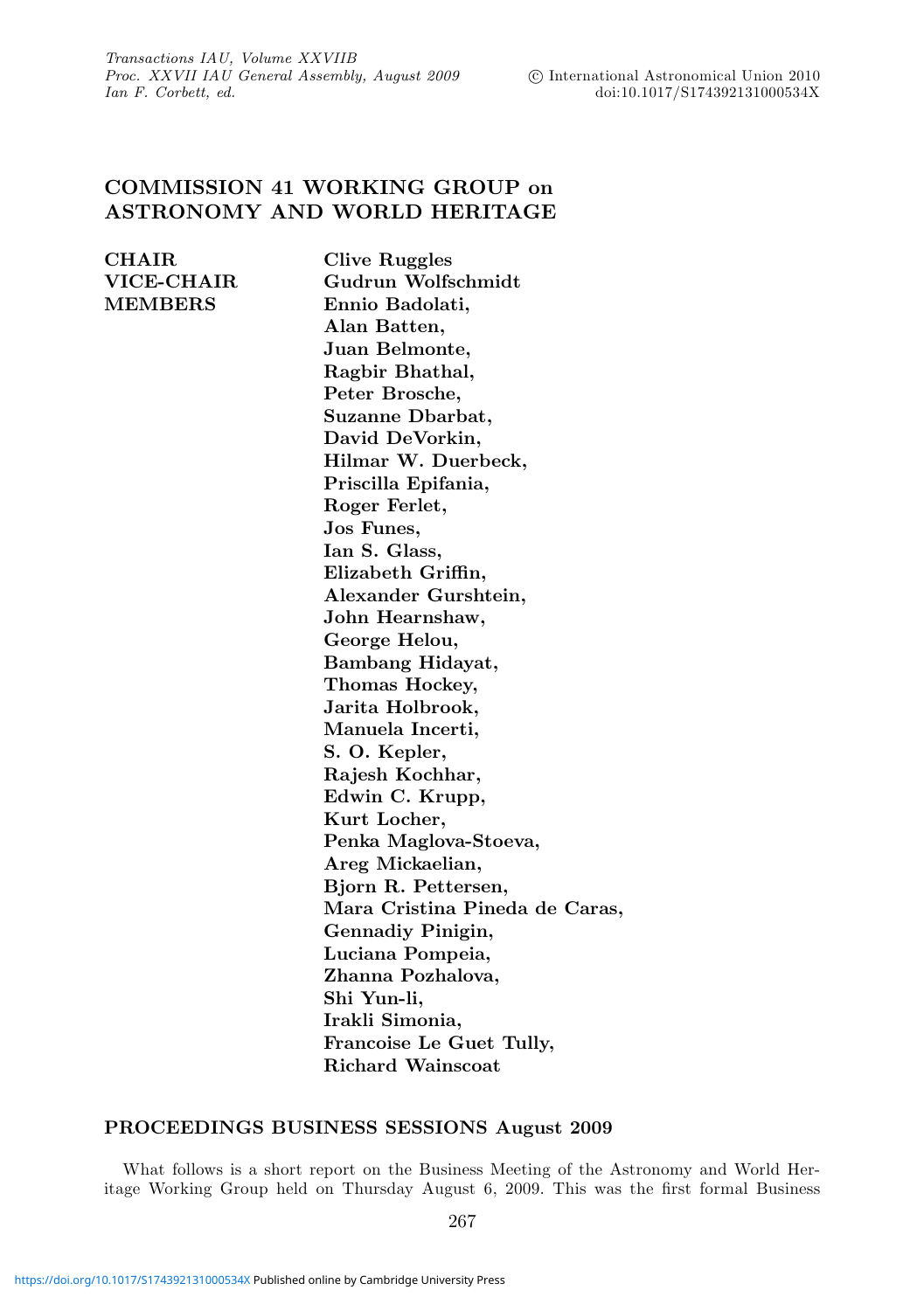Meeting of the Working Group since its formation following the signing of the Memorandum of Understanding between the IAU and UNESCO on Astronomy and World Heritage in October 2008.

A fuller account of the activities of the Working Group may be found in the "Astronomy and World Heritage" by Clive Ruggles that appears in Chapter I of these Transactions.

### **1. Officers and Members**

The chair Clive Ruggles, the vice-chair Gudrun Wolfschmidt and the secretary Tom Hockey were confirmed in office. The existing membership was confirmed, which includes some non-IAU members. This is necessary in a WG whose remit is inherently cross-disciplinary. It was agreed to invite all Thematic Study authors to join the WG, including those who are not IAU members. The meeting noted that there is a good balance with regard to gender and to geographical distribution.

The following were confirmed as new WG members: Dieter Engels (Germany), Tomoko Fujiwara (Japan), Brian Mason (USA), Nha Il-Seong (Korea), Jos Osrio (Portugal), Malcolm Smith (Chile), and Yang Hong-Jin (Korea).

## **2. Terms of Reference**

The WG's Terms of Reference were confirmed, as follows:

1. To work on behalf of the IAU to help ensure that cultural properties and artefacts significant in the development of astronomy, together with the intangible heritage of astronomy, are duly studied, protected and maintained, both for the greater benefit of humankind and to the potential benefit of future historical research.

(a) To fulfil, on behalf of the IAU, its commitments under its Memorandum of Understanding with UNESCO to promote Astronomy and World Heritage and to explore and implement UNESCO's Astronomy and World Heritage Initiative.

(b) To liaise with other international and national bodies concerned with astronomical history and heritage, in so far as their interests and activities impinge on these aims, to help achieve these aims.

2. To work, in conjunction with IAU C41 (History of Astronomy), IAU C46 (Education) and other Commissions and Working Groups within the IAU as appropriate, to enhance public interest, understanding, and support in the field of astronomical heritage.

Notes

(a) The range of properties and objects in question includes ancient sites and monuments with demonstrable links to the sky (such as Stonehenge), instruments of all ages, archives, and historical observatories.

(b) This initiative aims to ensure the recognition, promotion and preservation of achievements in science through the nomination to the World Heritage List of properties whose outstanding significance to humankind derives in significant part from their connection with astronomy.

### **3. Progress to Date**

The main work item for the WG so far has been the Thematic Study on the Heritage Sites of Astronomy and Archaeoastronomy in the context of the UNESCO World Heritage Convention, which is being prepared in collaboration with ICOMOS,the Advisory Body to UNESCO that assesses WHL applications relating to cultural heritage. This will be edited by Clive Ruggles together with Michel Cotte of ICOMOS. The editors have completed, in draft form, an overview that will constitute the opening chapter. The 14 themes for the Thematic Study have been defined, namely Earlier Prehistory; Pre-Columbian and indigenous America; Later Prehistoric Europe; Later prehistoric and indigenous Africa, Asia, Australasia and Oceania; Ancient and medieval Far East; India; Mesopotamia and the Middle East; Ancient Egypt; The Classical World; Arabic and Islamic Astronomy; Medieval astronomy in Europe; Astronomy from the Renaissance to the mid-twentieth century; Contemporary astronomy and astrophysics; and Space astronomy. The authors have identified and nine draft chapters have been received. The